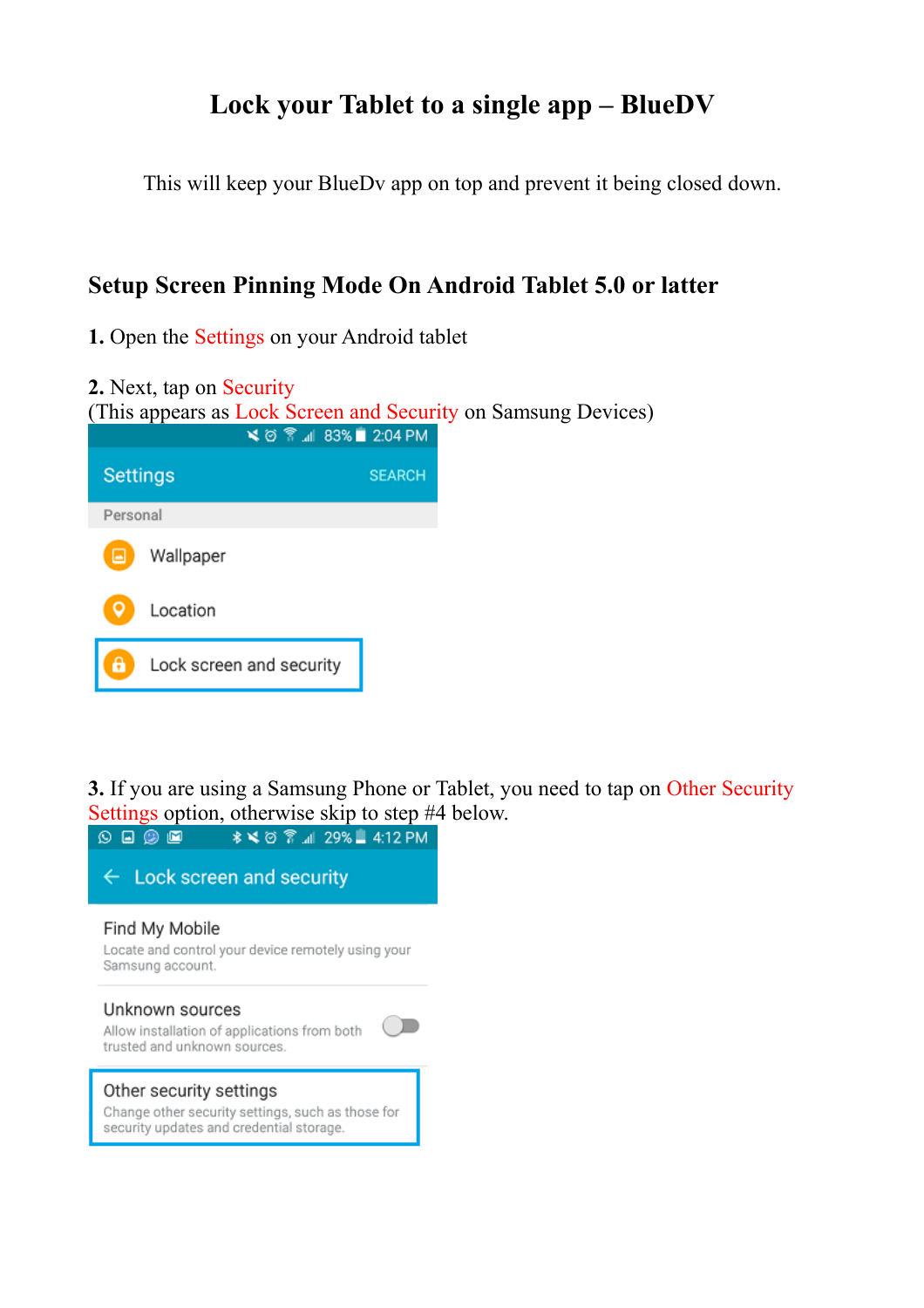# **4.** Next, tap on Screen Pinning (or Pin Windows in case of a Samsung device).<br>  $\bigcirc \bigcirc \bigcirc \bigcirc \bigcirc \bigcirc$



## **5.** On the next screen, turn on the feature.<br>  $\circ$   $\circ$   $\circ$   $\circ$   $\bullet$   $*$   $*$   $\circ$   $\circ$   $*$   $\bullet$  129% 4:15 PM



#### **Lock Android Tablet to BlueDv App**

Once you have finished setting up the screen pinning.

**1.** Open the BlueDv App

#### **2.** Next, tap on the Recent Apps button located at the bottom of your device.